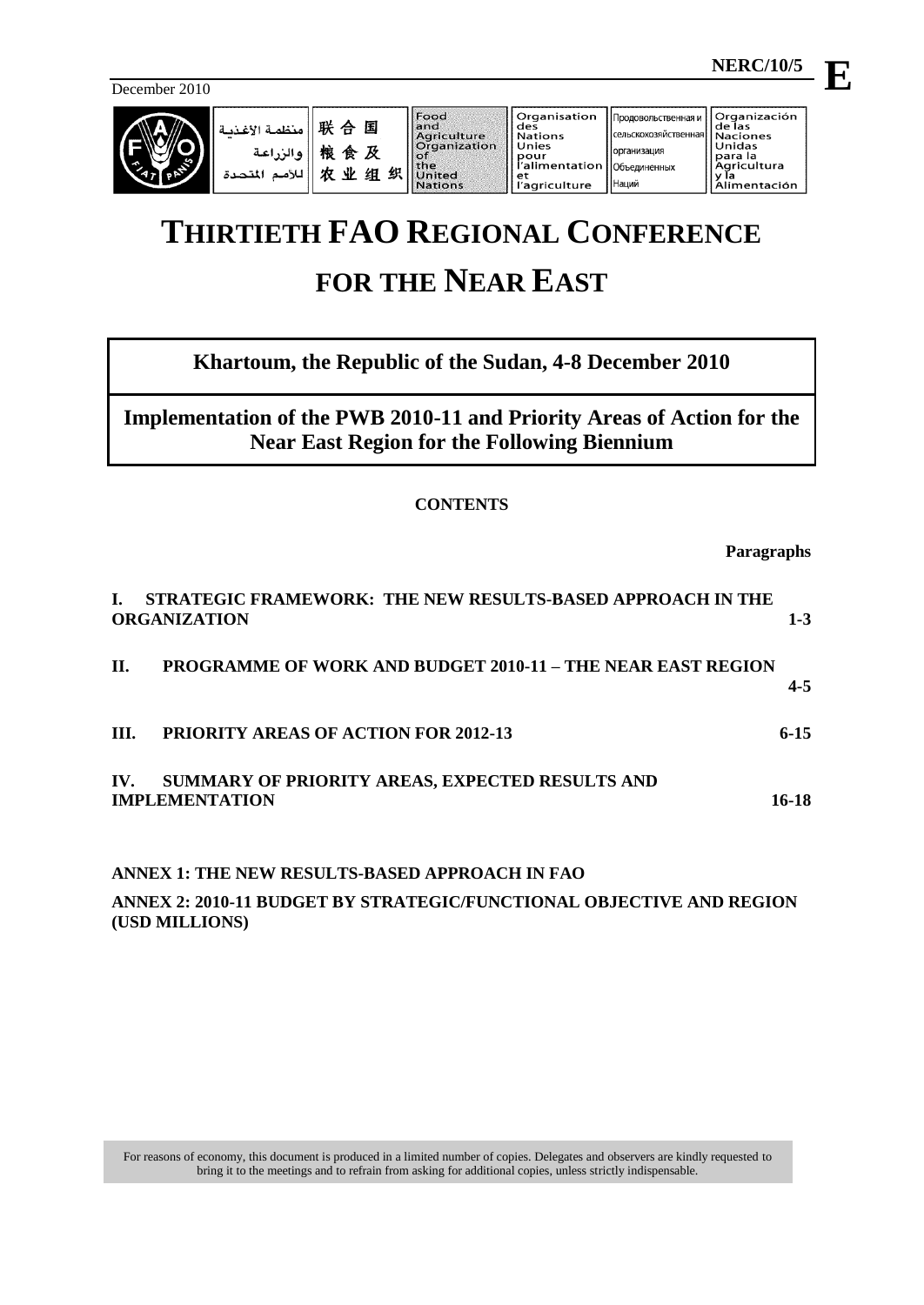# <span id="page-1-0"></span>**I. Strategic Framework: the new results-based approach in the Organization**

1. The Immediate Plan of Action for FAO's Renewal (IPA) approved by the 35th (Special) Session of the FAO Conference in November 2008 laid the foundation of an enhanced resultsbased approach to programme planning, implementation and reporting in the Organization. It provided the basis for preparing during 2009 the Strategic Framework 2010-19, Medium Term Plan 2010-13 and Programme of Work and Budget 2010-11, which were endorsed by the  $36<sup>th</sup>$ Session of the FAO Conference in November 2009 (see summary in Annex 1).

2. The Conference also adopted a revitalised and more inclusive inter-governmental process of review of priorities and programme and budget proposals<sup>1</sup>, whereby from 2010 the Regional Conferences will report to the Council, through the Programme and Finance Committees, on these matters, and in doing so will:

- advise on and identify the special problems of their respective regions and priority areas of work which should be taken into account in the preparation of the planning, programme and budget documents of the Organization and suggest adjustments to these documents;
- review and advise on the performance of the Organization in the region in contributing to the achievement of results against relevant performance indicators, including any pertinent evaluations.<sup>2</sup>

<span id="page-1-1"></span>3. The purpose of this paper is to provide, for review and advice of the Regional Conference, the problems and priorities being addressed by FAO in the Near East region during 2010-11 and the proposed areas of priority action for the following biennium 2012-13.

# **II. Programme of Work and Budget 2010-11 – The Near East Region**

4. The text below represents the main challenges and priorities for FAO's work in Region as set forth in the Programme of Work and Budget (PWB) 2010-11 under each Strategic Framework Objective. The resource allocations by Strategic Objective as per the approved PWB 2010-11 are shown in Annex 2.

5. The Near East is a very diverse region with regard to the natural resources endowment of its individual countries, their levels of development, and the place of the agriculture sector in the economy. Food security is notably a common challenge in a region that imports 50% of the calories it consumes and is the largest cereals importer in the world. Despite the limits imposed by water scarcity and the vulnerability of the region to climate change and to shocks of different kind, the potential of the agriculture sector as an engine of growth remains important.

6. Based upon the recommendations of the past Regional Conferences and other consultation meetings, the following main priority areas have been considered in the PWB 2010-11.

- a) *Sustainable intensification of crop production* (SO A): the main focus will be on promoting strategies and policies for sustainable intensification of crop production, particularly for high value crops; strengthening of national phytosanitary systems; and prevention and control of transboundary plant pests.
- *b) Increased sustainable livestock production (SO B): strategies for the small ruminant*  sector; and improving performance of the veterinary services in the control of *avian/swine influenza and small ruminant transboundary diseases.*

-

 $^{1}$  CR 10/2009

 $^{2}$  CR 6/2009 and new GRO XXXV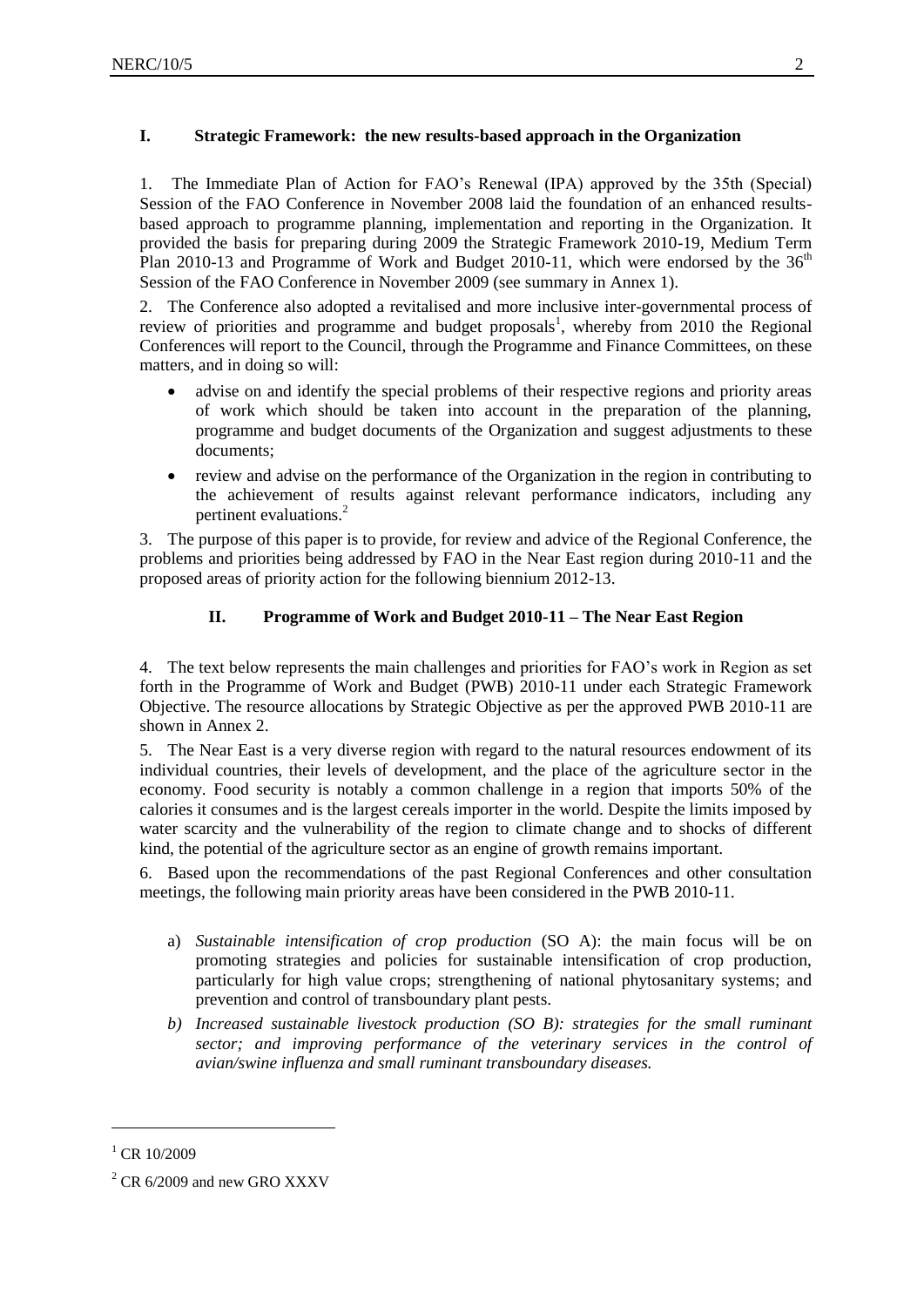1

- *c) Sustainable management and use of fisheries and aquaculture resources (SO C): strengthening fisheries and aquaculture management capability; promoting the implementation of the Code of Conduct for Responsible Fisheries; establishment of a regional fisheries body for Red Sea fisheries; and strengthening of the Regional Commission for Fisheries (RECOFI).*
- *d) Improved quality and safety of food at all stages of the food chain (SO D): strengthening national and regional food safety capacities and promotion of exchange of experience; and strengthening quality assurance systems in food production and processing and promotion of viable micro-finance systems.*
- *e) Sustainable management of forests and trees (SO E): strengthening forestry, range and wildlife institutions; and regional cooperation and knowledge sharing on forest management; improving local communities' livelihoods and enhancing their participation in the sustainable management of forests and trees.*
- *f) Sustainable management of land, water and genetic resources (SO F): support for the development of policies and strategies for balancing supply and demand for water resources; ensuring greater resilience and adaptation to drought and climate change; assistance to land management programmes for drought mitigation and rehabilitation of degraded lands; and increasing access to knowledge for sustainable management of natural resources.*
- *g) Enabling environment for markets to improve livelihood (SO G): strategies for agribusiness and agro-industries development; and promotion of information, experience and knowledge sharing through professional networks.*
- *h) Improved food security and better nutrition (SO H): strengthening national capacities in the assessment, monitoring and analysis of the food security and nutrition situations; and support to the implementation of the voluntary guidelines for the progressive realisation of the right to adequate food.*
- i) *Increased and more effective public and private investment in agriculture and rural development (SO L):* assistance in the design and supervision of effective public and private sector investment.

#### **III. Priority Areas of Action for 2012-13**

<span id="page-2-0"></span>7. Against the backdrop of the general conditions prevailing in the Near East Region and the main priority areas that have been considered in the PWB 2010-11, the Regional Office for the Near East (RNE) undertook the formulation of a Regional Priority Framework (RPF) for the Near East 2010-2019 to serve the Members' needs and support their efforts towards alleviating the major problems in agriculture and food security with a result focused approach. The RPF was prepared for the 18 member countries of the Near East Region<sup>3</sup> and addresses the key challenges facing agriculture, food security, rural development and environment management; examines countries' needs and identifies priority areas for action with the assistance of FAO.

8. The RPF is the result of a consultative process which involved the consolidation and synthesis of 16 country documents which provided analysis of agriculture and food issues and a regional consultation meeting held in October 4-8 2010, attended by 12 countries, which allowed for extensive discussion among country participants to finalize and agree on a list of priorities for the region. The RPF identified five priority areas of action for the next ten years $4$ .

9. Based on the draft RPF 2010-2019, regional priority areas for 2012-2013 are identified as follows:

<sup>&</sup>lt;sup>3</sup> These countries include: Algeria, Bahrain, Egypt, Iran, Iraq, Jordan, Kuwait, Lebanon, Libya, Mauritania, Morocco, Oman, Qatar, Saudi Arabia, Syria, Tunisia, United Arab Emirates, Yemen.

 $4$  The Regional Priorities are presented in full detail in the document NERC/10/7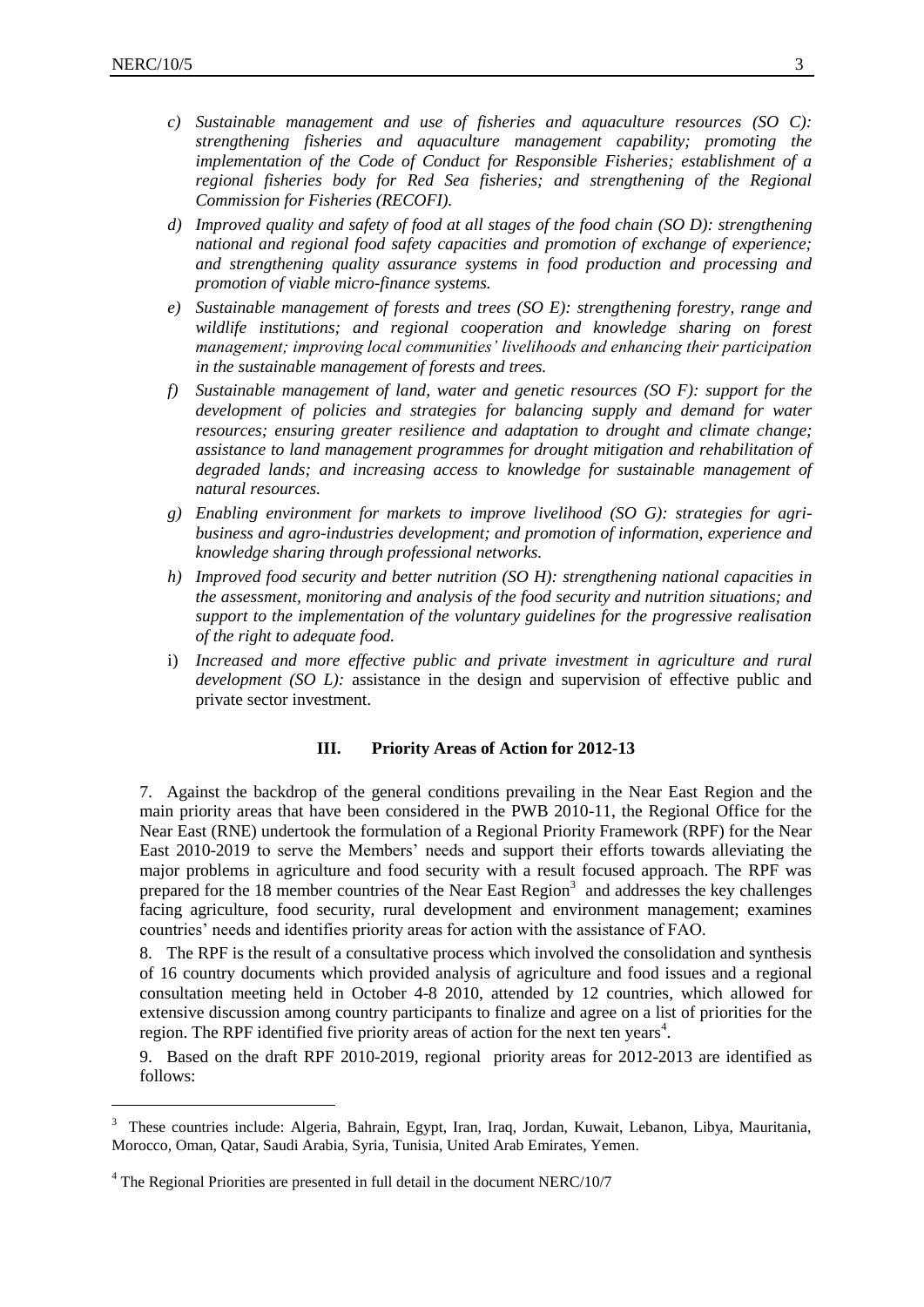#### **A. Enhancing food security and nutrition**

10. The inability of the Region to feed itself and its fragile ecosystem pose important challenges to overcome food insecurity and nutrition deficiencies. The Region has wealthy but food-deficit countries as well as poor countries with higher food production potential, which make the food security challenges of this region somewhat unique. The key objectives of this priority area are to contribute to the eradication of food insecurity at individual, national and regional levels in line with World Food Summit (WFS) targets and Millennium Development Goals (MDGs) and to strengthen national capacities for policy development aimed at achieving food security and nutrition objectives, and the implementation, monitoring and evaluation of actions taken, supported by an efficient information system. Attaining sustainable increases in food production, improving productivity/yield, reducing food losses along the food chain, raising household incomes, targeting of the vulnerable population, and reducing exposure to global market shocks are crucial priority areas for action in the region. Quality and safety assurance of food and agricultural products, at all stages of the supply chain, is also essential for maintaining national health.

11. Under this priority area, FAO can help countries to achieve the following results:

- Policies and strategies on sustainable crop production intensification and diversification at national and regional levels (A01)
- Risks from pesticides are sustainably reduced at national, regional and global levels (A03)
- The livestock sector effectively and efficiently contributes to food security, poverty alleviation and economic development (B01)
- Reduced animal disease and associated human health risks (B02)
- Members and other stakeholders have benefited from increased production of fish and fish products from sustainable expansion and intensification of aquaculture (C04)
- National/regional authorities are effectively designing and implementing programmes of food safety and quality management, control, according to international norms (D03)
- Countries and other stakeholders have strengthened capacity to formulate and implement coherent policies and programmes that address the root causes of hunger, food insecurity and malnutrition (H01)
- Strengthened capacity of member countries and other stakeholders to address specific nutrition concerns in food and agriculture (H03)
- Strengthened capacity of member countries and other stakeholders to generate, manage, analyse and access data and statistics for improved food security and better nutrition (H04)
- Greater inclusion of food and sustainable agriculture and rural development investment strategies and policies into national and regional development plans and frameworks (L01)

12. The primary tools for FAO to assist countries to reach expected results in Priority Area A include:

- Technical Assistance and Policy Advice in areas such as: farming system analysis and development of policies; planning appropriate public sector support to agriculture; sustainable crop production intensification through the ecosystem approach; and guidance documents and technical assistance on assessing the economic, social and environmental sustainability of crop production intensification; and participatory and sustainable food security and nutrition strategy and policy formulation.
- Capacity Development and Institutional Building: provision of technical and institutional support for the reduction of food losses; training; information dissemination and awareness creation; improved use of existing information and intergovernmental platforms; negotiations skills; networking and knowledge management tools; and strategies for crop diversification and production.
- Assessment and Monitoring: production and utilization of timely and reliable information and statistics for improved baseline measurements and monitoring to enhance food security and promote climate resilient development; and monitoring and evaluation of national and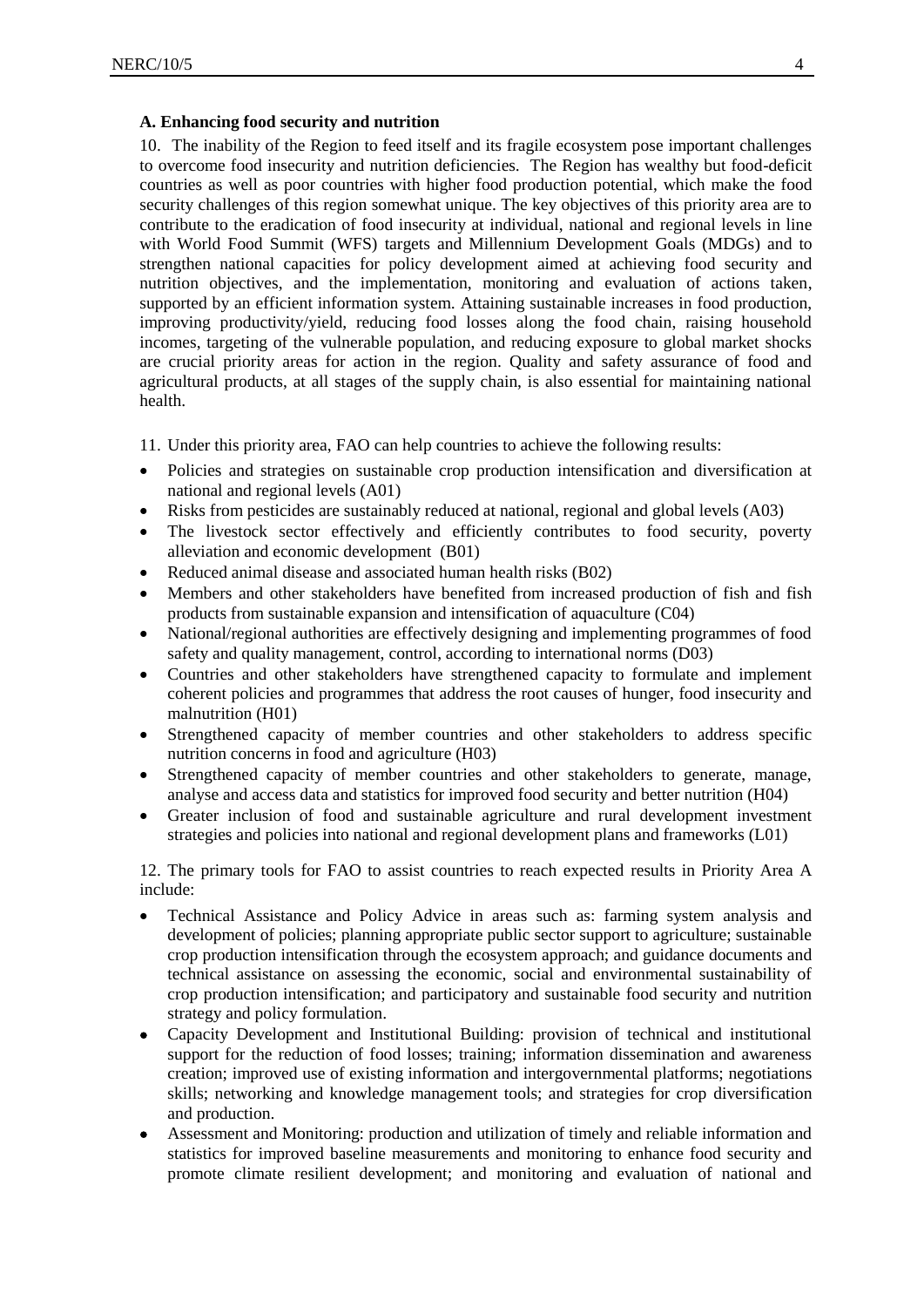regional food security programmes; development and delivery of methods and tools for strengthening regional and national food security information and early warning systems.

#### **B. Fostering agricultural production and rural development for improved livelihoods**

13. Agriculture can play a significant role in alleviating food security, rural poverty, and unemployment as demonstrated in many countries of the Region. In Iran, Egypt, Morocco and Algeria, for example, it has created nearly one fifth to one half of the new jobs in recent years. Agriculture remains a critical element in the livelihood of the rural population and people in backward areas. Many parts of the Region have extremely promising potentials for raising high value food products and there is an emerging market, both internal and external, for value added products like meat, fish and horticulture products. The key objectives of this priority area are to increase agricultural output and productivity in areas of comparative advantage, ensure diversification in income generating activities for small holders, improve market access and promote value addition in the agriculture-food chain, with a view to maximize agriculture's contribution to poverty reduction.

14. Under this priority area, FAO can help countries to achieve the following results:

- Policies and strategies on sustainable crop production intensification and diversification at national and regional levels (A01)
- Members and other stakeholders have benefited from increased production of fish and fish products from sustainable expansion and intensification of aquaculture (C04)
- Members and other stakeholders have achieved more responsible post-harvest utilization and trade of fisheries and aquaculture products, including more predictable and harmonized market access requirements (C06)
- National/regional authorities are effectively designing and implementing programmes of food safety and quality management, control, according to international norms (D03)
- National and regional policies, regulations and institutions enhance the developmental and poverty reduction impacts of agribusiness and agro-industries (G03)
- Countries have increased awareness of and capacity to analyse developments in international agricultural markets, trade policies and trade rules to identify trade opportunities and to formulate appropriate and effective pro-poor trade policies and strategies (G04)
- Governments are formulating gender-sensitive, inclusive and participatory policies in agriculture and rural development (K03)
- 15. The primary tools for FAO to assist countries to reach expected results in Priority Area B include:
- Technical Assistance and Policy Advice in areas such as: farming systems analysis; guidelines and project support on linking farmers to markets; strategies for crop diversification and production; livestock sector analysis, policy and strategic advice, and decision support tools that enable the sector to contribute to economic development; improved access to local, regional and international markets; and improved investment along the value chain
- Capacity Development and Institutional Building: training; information dissemination and awareness creation; support and promotion of small farmers' associations with particular attention to women and disadvantaged; capacity building in all areas of product utilization, marketing and trade; and capacity building of organizations that provide support to agricultural SMEs and producer organizations.
- Assessment and Monitoring: identification of sector specific indicators and benchmarks to guide policy development and institutional reforms; and production and utilization of timely and reliable information and statistics.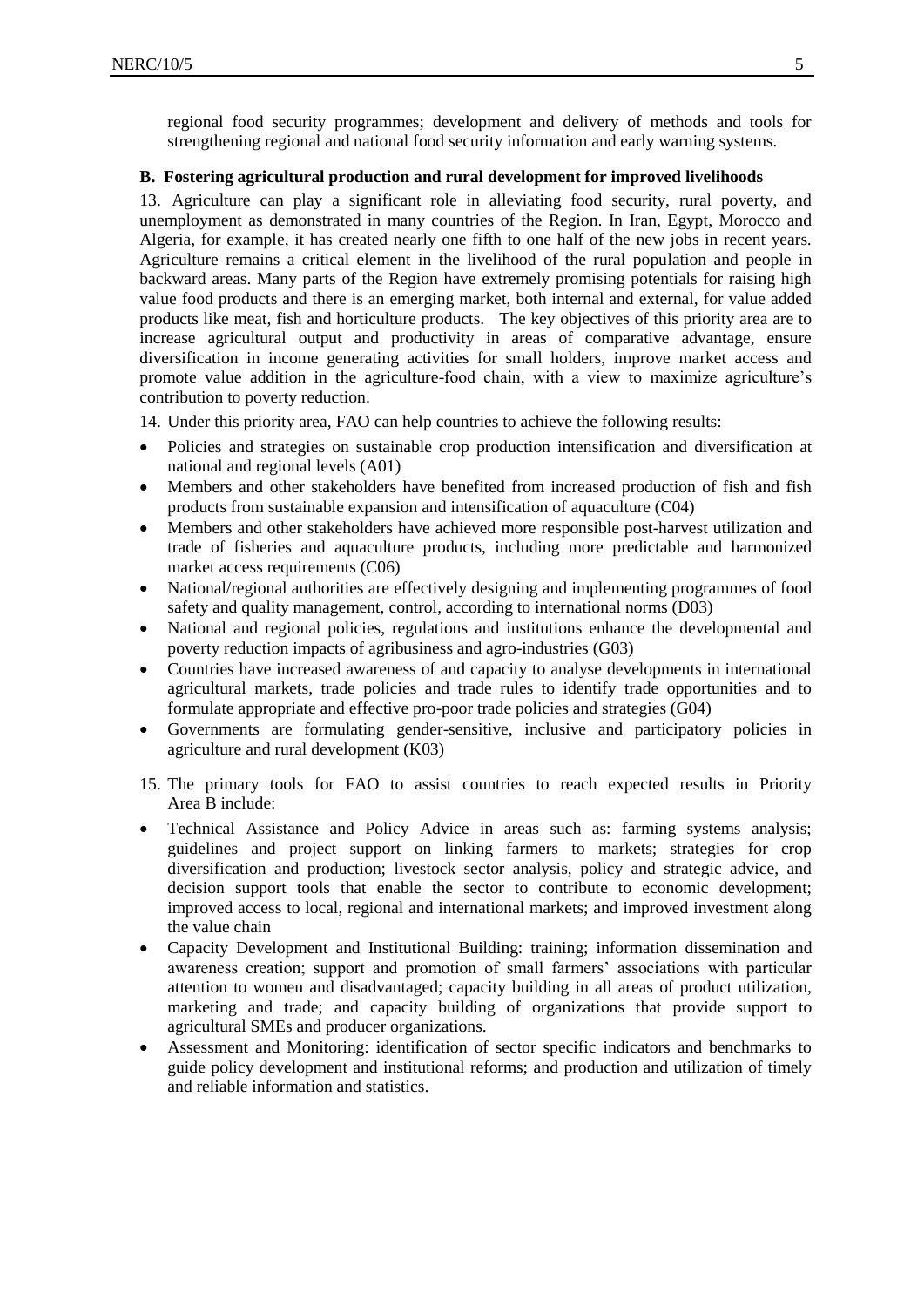#### **C. Sustainable natural resource management**

16. The Region's critical shortage of water and cultivable land makes the efficient management of these resources a paramount task. Appropriate management of demand could orient water and land to their best use between crop, livestock, fisheries and forestry. A holistic approach to water and resource management is the first step in addressing the challenges the Region faces and to identify working solutions.

17. Livestock and fisheries are particularly important food resources in many countries of the Region, which makes preservation and development of rangelands and water bodies an important priority. Forestry is also significant in the preservation of the natural environment. Increasing efficiency of water and land use through new technologies could expand production as well as increase the use of these resources for food and poverty alleviation. . Opportunities for water harvesting, re-use of waste water, and enhancement of rangeland have great potential in many countries of the Region. It will be necessary in this regard to promote the engagement and participation of all stakeholders in planning and managing water, land and genetic resources in addition to promoting regional cooperation on trans-boundary water management. The key objectives of this priority area are to ensure availability of quality water and other natural resources to support agriculture and food security for today and the future, extend know-how on resource saving technologies to stakeholders, and to conserving genetic resources and biodiversity.

18. Under this priority area, FAO can help countries to achieve the following results:

- Countries address water scarcity in agriculture and strengthen their capacities to improve water productivity of agricultural systems at national and river-basin levels including transboundary water systems (F02)
- Countries promoting and developing sustainable land management (F01)
- Better management of natural resources, including animal and plant genetic resources, in livestock production (B03)
- Members and other stakeholders have improved formulation of policies and standards that facilitate the implementation of the Code of Conduct for Responsible Fisheries (CCRF) and other international instruments, as well as response to emerging issues (C01)
- Governance of fisheries and aquaculture has improved through the establishment or strengthening of national and regional institutions, including Regional Fishery Bodies (RFBs) (C02)
- Policy and practice affecting forests and forestry are reinforced by international cooperation and debate (E02)
- Institutions governing forests are strengthened and decision-making improved, including involvement of forest stakeholders in the development of forest policies and legislation, thereby enhancing an enabling environment for investment in forestry and forest industries. Forestry is better integrated into national development plans and processes, considering interfaces between forests and other land uses (E03)
- Environmental values of forests, trees outside forests and forestry are better realized; strategies for conservation of forest biodiversity and genetic resources, climate change mitigation and adaptation, rehabilitation of degraded lands, and water and wildlife management are effectively implemented (E06)
- Improved access to and sharing knowledge for natural resource management (F06)

19. The primary tools for FAO to assist countries to reach expected results in Priority Area C include:

 Technical Assistance and Policy Advice: provision of policy and legal advice; technical guidance and development of guidelines on how to use natural resources in sustainable ways, including the analysis of food chains and their relative impact on the land and water resources; ecosystem approaches; forest policies and institutions; fisheries and forestry management; and conservation of biodiversity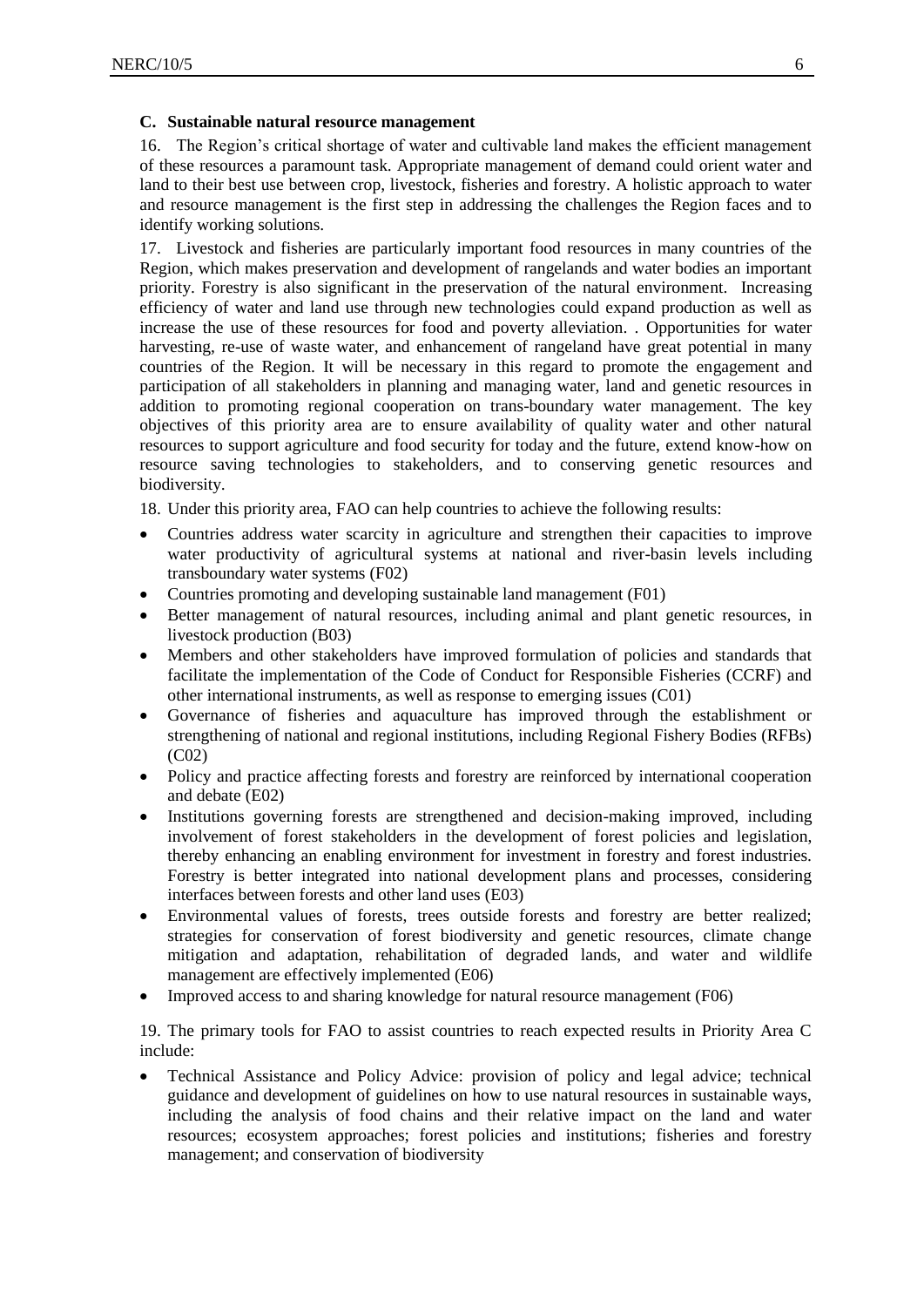- Capacity Development and Institutional Building: strengthening the capacity of countries in policy analysis and management of natural resources, and to generate and use soil, land cover and land use data; and development of assessment tools and strategies for countries' research, extension systems and communication for development plans in sustainable agriculture development and natural resources management
- Assessment and Monitoring of: assessment of natural resources including water resources, land resources and land use, fisheries and forestry.

#### **D. Responding to climate change impacts and developing adaptation strategies**

20. Climate change has affected the delicate balance between agriculture and food production through uncertainties of temperature, precipitation, carbon dioxide (CO2) fertilization, climate variation and surface water run-off in the Region. Crop failures and livestock death as a result of climate change are already visible in many parts. Other likely impacts to be experienced are increased flooding and salinization. On the more positive front, farmers in many areas are already adapting to the changing conditions by changing planting dates, trying shorter growing cycle plants, etc. These people, and particularly the poor producers, need to be supported in their efforts. The key objectives of this priority area are to extend the knowledge of appropriate technologies and practices for proactive response to climate change.

21. Under this priority area, FAO can help countries to achieve the following results:

- Countries have strengthened capacities to address emerging environmental challenges, such as climate change and bioenergy (FO5)
- Environmental values of forests, trees outside forests and forestry are better realized; strategies for conservation of forest biodiversity and genetic resources, climate change mitigation and adaptation, rehabilitation of degraded lands, and water and wildlife management are effectively implemented (EO6)
- More effective management of marine and inland capture fisheries by FAO Members and other stakeholders has contributed to the improved state of fisheries resources, ecosystems and their sustainable use (CO3)
- Better management of natural resources, including animal genetic resources, in livestock (BO3).

22. The primary tools for FAO to assist countries to reach expected results in Priority Area D include:

- Technical Assistance and Policy Advice: policy and legal assistance in support of landscape and ecosystem approaches; and participation in international dialogues on climate change mitigation and adaptation
- Capacity Development and Institutional Building: training and other types of communication and capacity building support related to the challenges of climate change including climate change impact assessment, mitigation and adaptation
- Assessment and Monitoring: assessment of interactions between land and climate change, including greenhouse gas emissions and sequestration, and payments for environmental service; and appropriate information and web site development.

#### **E. Preparedness for, and response to, agriculture and food emergencies**

23. The Region is prone to many types of disasters, both natural and man-made, that add to the chronic poverty and hunger particularly among those with limited coping capacity. A few countries in the Region like Iran, Iraq, Syria, Algeria, etc. are quite advanced in adopting proactive steps towards disaster management but others need to speed up efforts in this direction. Improving national capacity to respond to food and agricultural threats and emergencies must become an integral component of the hunger and poverty alleviation efforts of all countries in the Region. The key objectives of this priority are to facilitate a shift in emphasis from purely emergency response towards the more broad-based preparedness for early detection, prevention and response followed by linking up relief and rehabilitation to development for mitigating long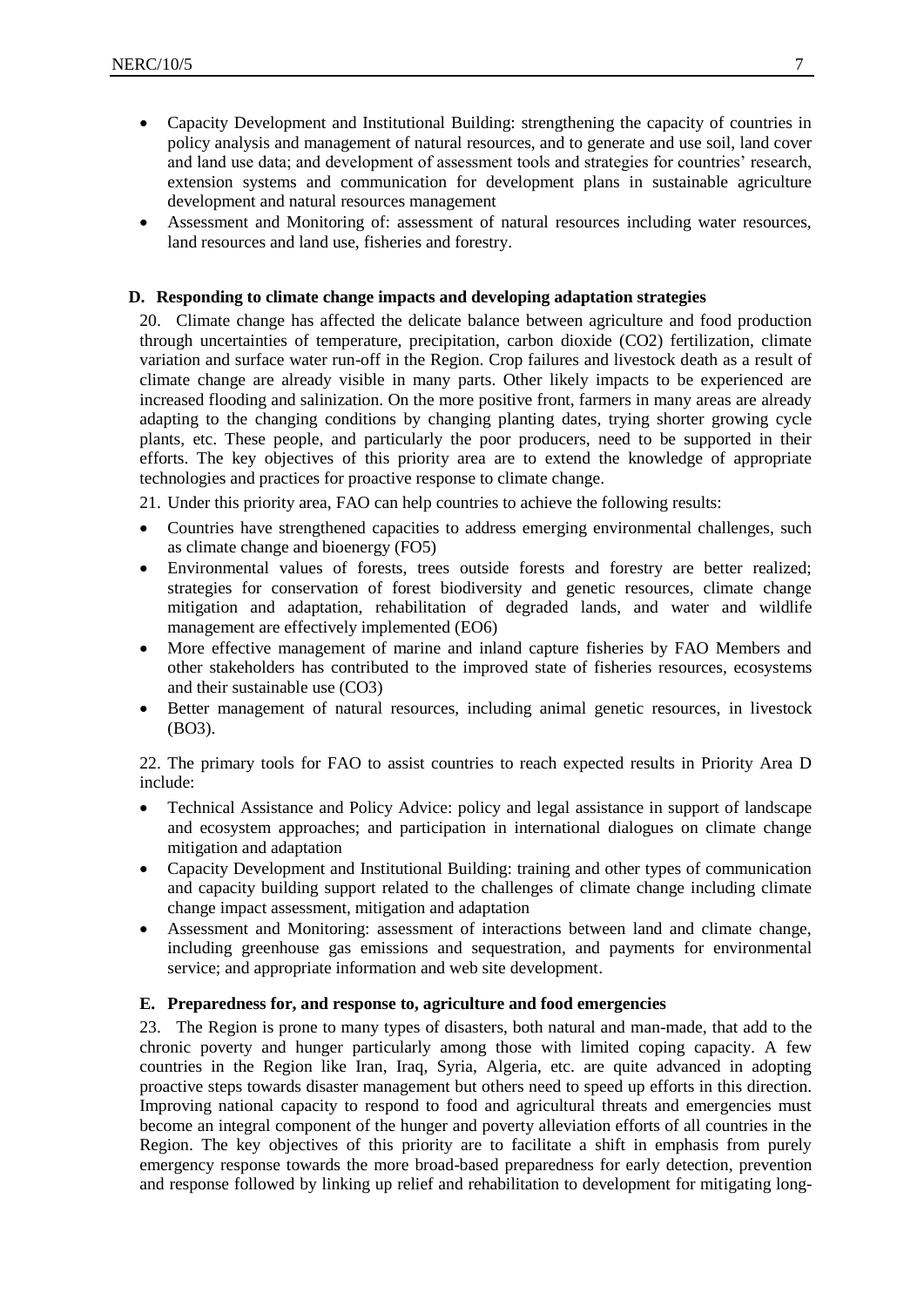term impact. This is vital on the face of recurrent unanticipated supply shocks caused by natural phenomenon like drought and disease and man-made phenomenon such as sudden supply and demand shifts that create market failures.

24. Under this priority area, FAO can help countries to achieve the following results:

- Risks from outbreaks of transboundary plant pests and diseases are sustainably reduced at national, regional and global levels (A02)
- Countries' vulnerability to crisis, threats and emergencies is reduced through better preparedness and integration of risk prevention and mitigation into policies, programmes and interventions (I01)
- [Countries and partners respond more effectively to crises and emergencies with food and](https://home-pires.fao.org/pires/SF_MAIN/SFDetail.xsql?selected=1&stage=05&context=SF10&SF=I02&type=OR)  [agriculture-related interventions](https://home-pires.fao.org/pires/SF_MAIN/SFDetail.xsql?selected=1&stage=05&context=SF10&SF=I02&type=OR) (I02)
- Countries and partners have improved transition and linkages between emergency, rehabilitation and development (I03)

25. The primary tools for FAO to assist countries to reach expected results in Priority Area E include:

- Technical Assistance and Policy Advice: National and Regional policy and contingency plans for combating pests and disease threats; and advocacy, coordination and provision of inputs to national, interagency and intergovernmental processes
- Capacity Development and Institutional Building: assessing and enhancing institutional and technical delivery capacities for Disaster Risk Reduction (DRR), integrating DRR practices and principles into sectoral development plans or country programming exercises
- Assessment and Monitoring: development and application of services and products for food security situation analysis; and provision of early warning systems.

#### **IV. Summary of Priority Areas, Expected Results and Implementation**

<span id="page-7-0"></span>26. The priorities identified for the region are summarized in the table below and mapped to key expected Organizational Results and Strategic Objectives.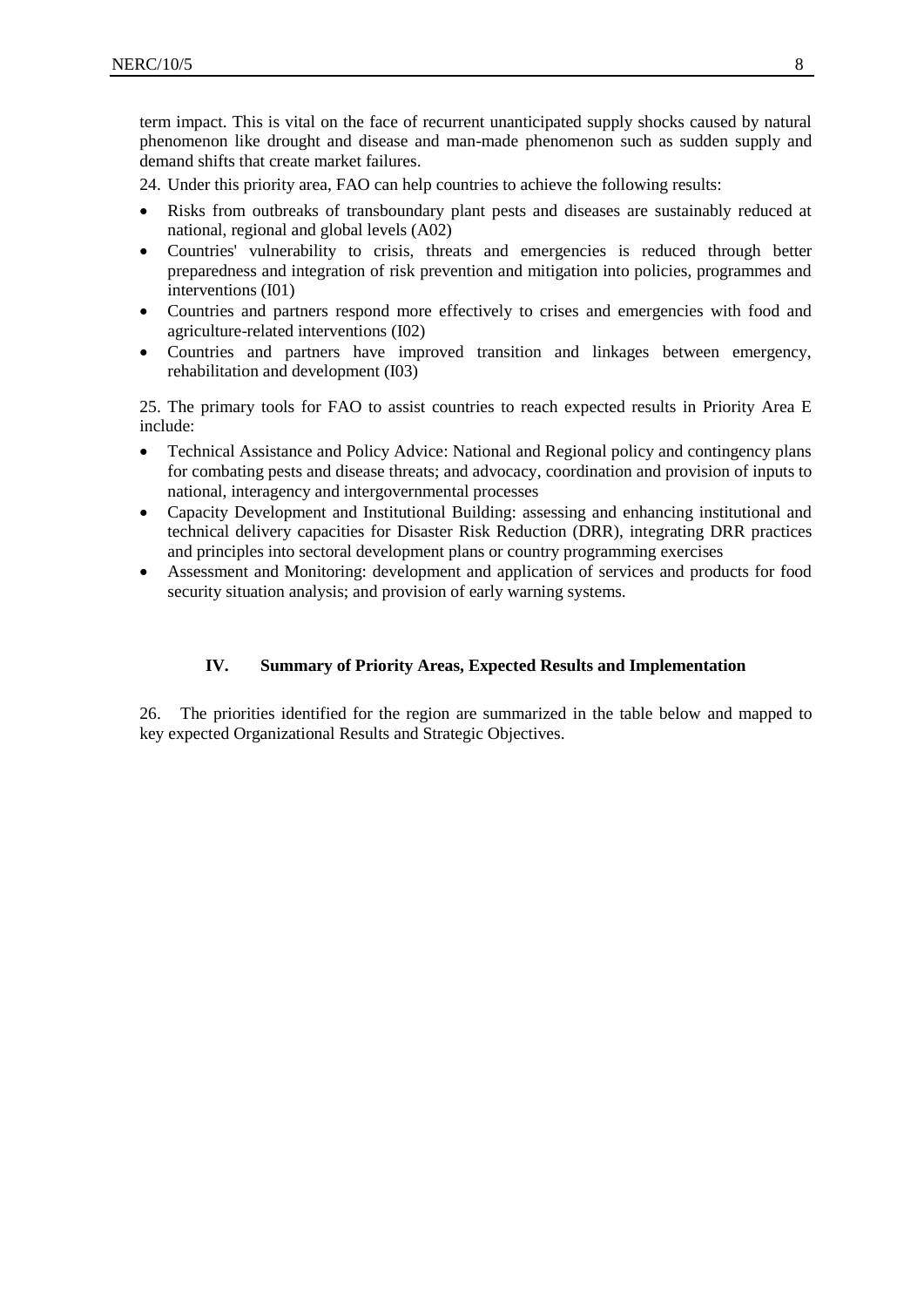| Near East Regional Priorities 2010-2019                                                | Organizational Results of the FAO<br>Global Strategic Framework, 2010-<br>2019 *               |
|----------------------------------------------------------------------------------------|------------------------------------------------------------------------------------------------|
| A. Food Security and Nutrition                                                         | A01, A03<br>B01, B02<br>CO <sub>4</sub><br>D <sub>03</sub><br>H01, H03, H04<br>L <sub>01</sub> |
| B. Fostering Agricultural Production and Rural<br>Development for Improved Livelihoods | A01<br>C04, C06<br>D <sub>03</sub><br>G03, G04<br>K03                                          |
| Sustainable Management of Natural Resources<br>C.                                      | A04<br><b>B03</b><br>C01, C02<br>E02, E03, E06<br>F01, F02, F06                                |
| D. Responding to Climate Change Impacts and<br><b>Developing Adaptation Strategies</b> | <b>B03</b><br>CO <sub>3</sub><br>E06<br>F05                                                    |
| E. Preparedness for, and Response to, Agriculture and<br>Food Emergencies              | A02<br>101, 102, 103                                                                           |

#### **Mapping of Near East 2010-2019 Regional Priorities to corresponding organizational results of the FAO Strategic Framework 2010-2019**

\*See Annex 1 of document NERC/10/7 entitled FAO Regional Priority Framework for the Near East for detailed descriptions of Organizational Results.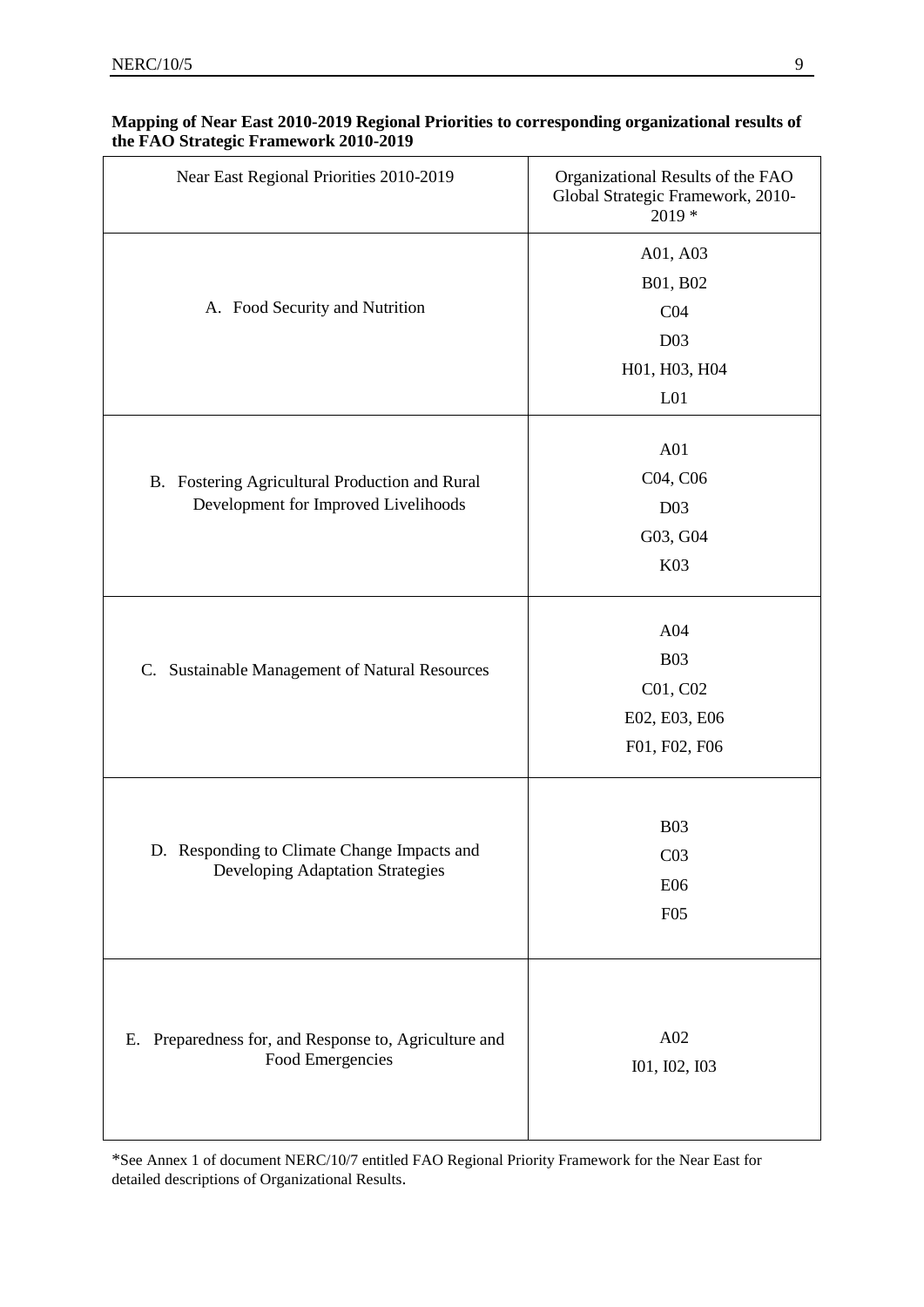27. Within the above regional priorities, the Regional Office for the Near East and the FAO networks in the Region will contribute to the corresponding Organizational Results (ORs) and Strategic Objectives as identified in the RPF. The FAO Core Functions that will be primarily used include: The FAO Core Functions that will be primarily used include: (a) monitoring and assessment of long-term and medium-term trends and perspectives; (b) technical support to promote technology transfer and build capacity; (c) Policy and strategy options and advice; (d) building partnerships and alliances; (e) Assembly and provision of information, knowledge and statistics.

28. In order to deliver the expected results in 2012-2013, work for the implementation of the aforementioned priorities will focus on identifying thematic taskforces to facilitate interdisciplinary exchange. In addition, starting in 2012, regular monitoring will identify achievements, success factors, obstacles, lessons learnt and actions required to improve the performance of the Region, in line with the results-based monitoring and reporting systems currently being developed and deployed by the Organization.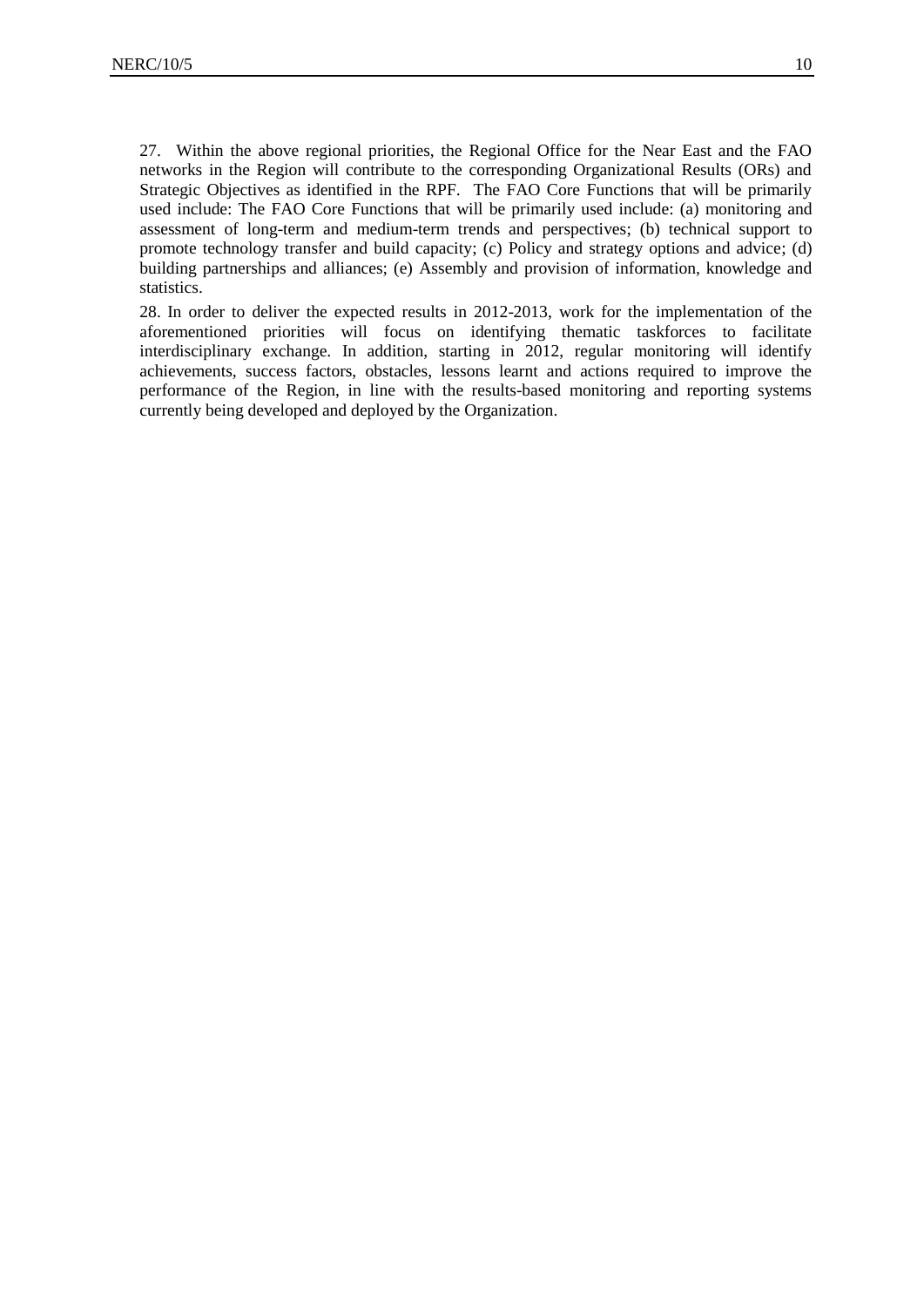# [NOTE FOR TRANSLATORS: EXTRACTED FROM C 2009/15 PARAS 10-17 AND FIG 1]

#### **Annex 1: The new results-based approach in FAO**

The four-year Medium Term Plan applies the principles and major elements of the results-based approach. The major elements, as set forth in the Strategic Framework, comprise:

- *Global Goals* representing the fundamental development impacts, in the areas of FAO's mandate, which the countries aim to achieve;
- *Strategic Objectives* contributing to the achievement of the Global Goals;
- *Functional Objectives* providing the enabling environment for FAO's work;
- *Organizational Results* defining the outcome of FAO's work under each Strategic and Functional Objective; and
- *Core Functions* as the critical means of action to be employed by FAO to achieve results.

The eleven Strategic Objectives agreed in the Strategic Framework reflect the assessment of challenges and opportunities facing food, agriculture and rural development. They express the impact, in countries, regions and globally, expected to be achieved over a long-term (ten-year) timeframe by Members based on FAO's value-added interventions. In order to ensure that all aspects of FAO's work are considered within a results-based framework, complementary Functional Objectives assist the Organization to ensure effective impact of technical delivery, with due attention to efficiency and, therefore also firmly contribute to the achievement of Strategic Objectives (see *Figure 1*).

Under the Strategic Objectives, the more specific Organizational Results represent the outcomes expected to be achieved over a four-year period through the taking-up and use by countries and partners of FAO's products and services. The identification of Organizational Results also applies to Functional Objectives.

The eight Core Functions draw on FAO's comparative advantages and are to be applied at all levels: global, regional and national. They are subject to articulated strategies to ensure coherent approaches, cooperation among organizational units, mutual learning and the pursuit of excellence.

The Organizational Results, as measured by indicators, constitute the backbone of the four-year Medium Term Plan and biennial Programme of Work and Budget, reflecting the substantive priorities upheld by the membership (see MTP section C and PWB section IV).

Other tools to inform the development, and contribute to the achievement of the Organizational Results and Strategic Objectives include:

- National Medium-term Priority Frameworks which are developed together with the concerned governments to focus FAO's efforts on well-identified national needs;
- structured and consultative development of subregional and regional areas of priority action, including *via* the Regional Conferences and specialised Regional Commissions; and
- at the global level, a limited number of Impact Focus Areas to help mobilise voluntary contributions for priority groups of Organizational Results, providing a communication and advocacy tool, and with an emphasis on capacity building and policy frameworks (see *Section E*).

During implementation, progress towards the achievement of the Organizational Results, as measured through their indicators, will be tracked. This results-based monitoring will permit the identification of any issues that could prevent FAO from delivering the Organizational Results, and provide the opportunity to make in-course adjustments and changes to forward planning. Biennial implementation reporting under the new results-based regime will change significantly, both in terms of content and presentation. Future reports will focus on achievement of outcomes as measured against targets specified in the Medium Term Plan and Programme of Work and Budget, rather than activities and outputs.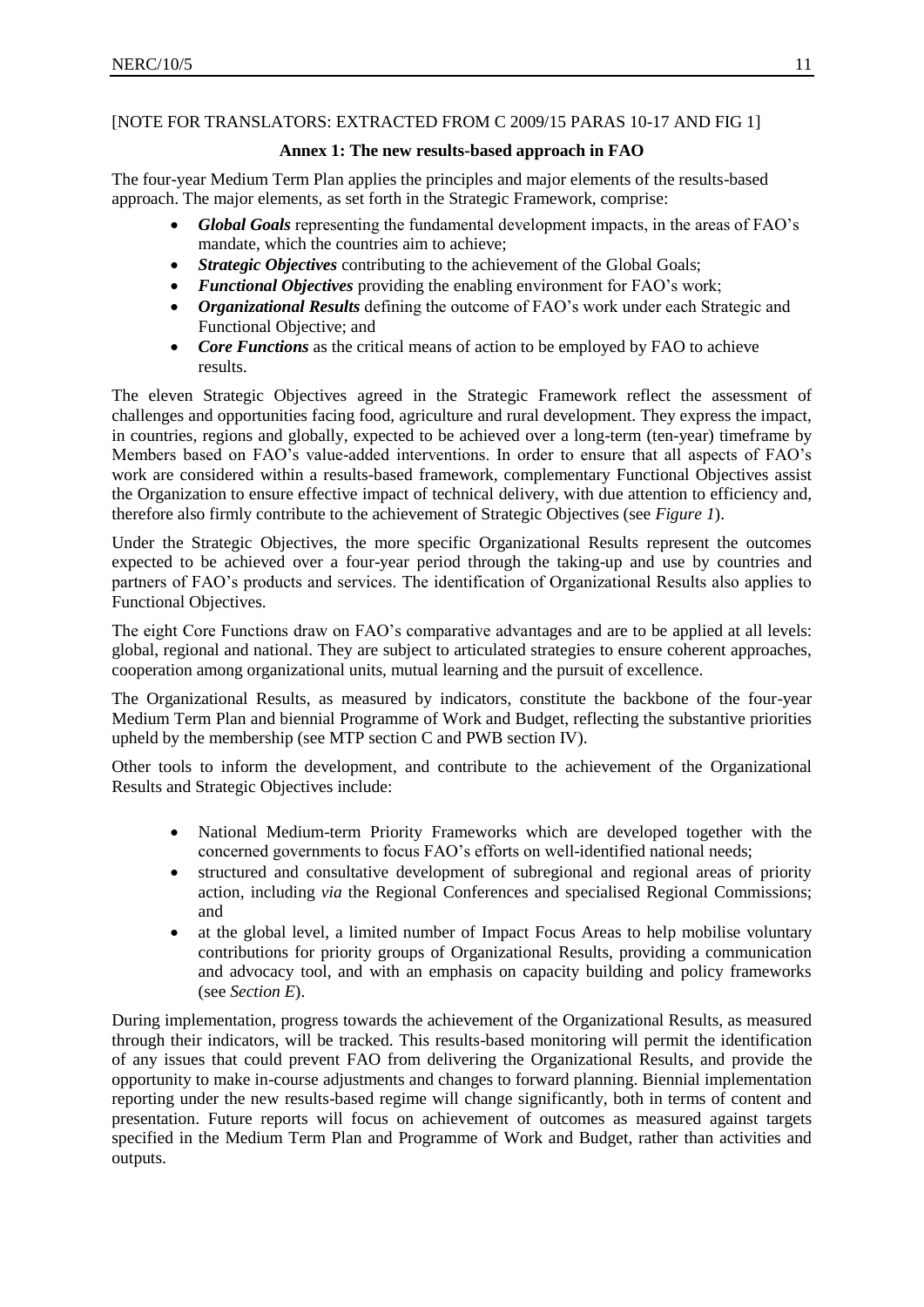# *Figure 1: Main components of FAO's results framework*

# **FAO's vision**

A world free of hunger and malnutrition where food and agriculture contributes to improving the living standards of all, especially the poorest, in an economically, socially and environmentally sustainable manner.

# The three **Global Goals of Members:**

- reduction of the absolute number of people suffering from hunger, progressively ensuring a world in which all people at all times have sufficient safe and nutritious food that meets their dietary needs and food preferences for an active and healthy life;
- elimination of poverty and the driving forward of economic and social progress for all, with increased food production, enhanced rural development and sustainable livelihoods;
- sustainable management and utilisation of natural resources, including land, water, air, climate and genetic resources, for the benefit of present and future generations.

# **Strategic Objectives**

- a) Sustainable intensification of crop production
- b) Increased sustainable livestock production
- c) Sustainable management and use of fisheries and aquaculture resources
- d) Improved quality and safety of foods at all stages of the food chain
- e) Sustainable management of forests and trees
- f) Sustainable management of land, water and genetic resources and improved responses to global environmental challenges affecting food and agriculture
- g) Enabling environment for markets to improve livelihoods and rural development
- h) Improved food security and better nutrition
- i) Improved preparedness for, and effective response to, food and agricultural threats and emergencies
- j) Gender equity in access to resources, goods, services and decision-making in the rural areas
- k) Increased and more effective public and private investment in agriculture and rural development

# **Functional Objectives**

- l) Effective collaboration with Member States and stakeholders
- m) Efficient and effective administration

# **Core Functions**

- Monitoring and assessment of long-term and medium-term trends and perspectives
- Assembly and provision of information, knowledge and statistics
- Development of international instruments, norms and standards
- Policy and strategy options and advice
- Technical support to promote technology transfer and build capacity
- Advocacy and communication
- Inter-disciplinarity and innovation
- Partnerships and alliances